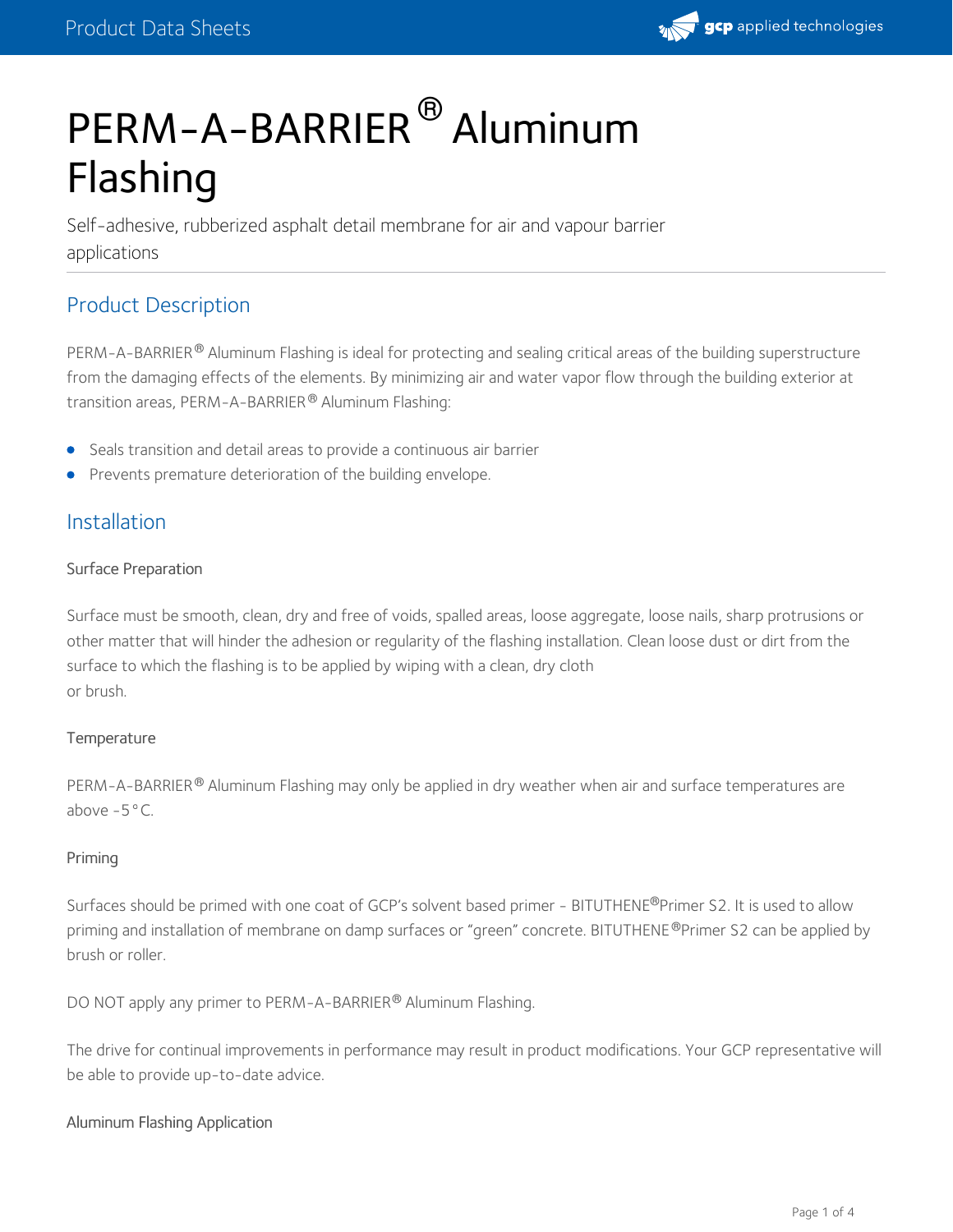

Pre-cut PERM-A-BARRIER® Aluminum Flashing to easily handled lengths. Peel release paper from roll to expose rubberized asphalt and carefully position tape against substrate. Press firmly into place with a steel hand roller or the back of a utility knife as soon as possible, fully adhering the tape to the substrate to prevent water from migrating under the PERM-A-BARRIER $^\circledR$  Aluminum Flashing. Overlap adjacent pieces 50 mm and roll overlap with a smooth seam roller.

#### Perm ABarrier VC 20 and Perm ABarrier Detail Membrane

Apply a bead of BITUTHENE®Mastic along all top edges, cuts, penetrations and trowel into place.

If wrinkles develop, carefully cut out affected area and replace in similar procedure outlined in the application section. The repair piece must be pressed into place with a hand roller as soon as possible to ensure continuous and intimate contact with the substrate.

#### Membrane Protection

PERM-A-BARRIER® Aluminum Flashing must be protected from damage by other trades or construction materials.

### Physical Properties

| Property                                                   | <b>Typical Value</b>    | <b>Test Method</b>       |
|------------------------------------------------------------|-------------------------|--------------------------|
| Thickness                                                  | $1 \text{ mm}$          | ASTM D3767 method A      |
| Minimum tensile strength, membranes                        | 4.1 MPa (600 psi)       | ASTM D412 die C modified |
| Minimum tensile strength, film                             | 27.6 MPa (4000 psi)     | ASTM D412 die C modified |
| Minimum elongation, to failure of rubberized asphalt 200 % |                         | ASTM D412 die C modified |
| Pliability, at 180° bend over 25mm mandrel                 | Pass at $-26^{\circ}$ C | <b>ASTM D1970</b>        |
| Crack Cycling, 3.2 mm at -32°C                             | Unaffected              | ASTM C836                |
| Minimum puncture resistance, membrane                      | 355N                    | ASTM E154                |
| Water absorption                                           | 0.1%                    | <b>ASTM 570</b>          |

All declared values shown in this data sheet are based on test results determined under laboratory conditions and with the product sample taken directly from stock in its original packing without any alteration or modification of its component parts.

### Product Advantages

- Fully bonded transmits wind loads directly to the substrate.
- Waterproof and impermeable to moisture impermeable to the passage of liquid water and water vapour.
- Aluminum film provides extended UV exposure, improved sealant adhesion to film, dimensional stability, high tear strength, puncture and impact resistance.
- Cold applied no flame hazard; self-adhesive overlaps ensure continuity.
- Flexible accommodates minor settlement and shrinkage movement.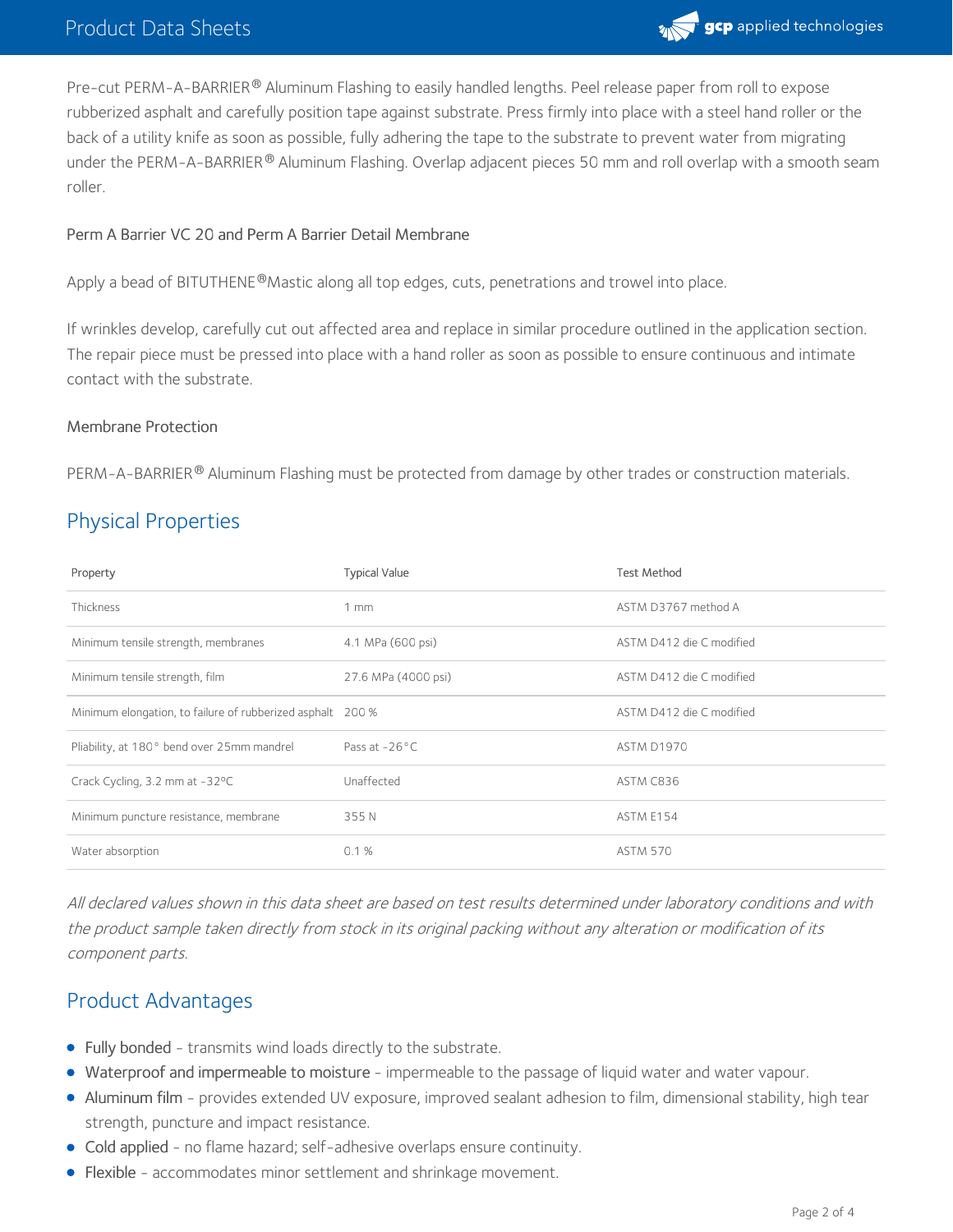

- Controlled thickness factory made sheet ensures constant, non-variable site application.
- Aggressive, conformable adhesive allows self-sealing around mechanical fasteners.
- Wide application window PERM-A-BARRIER® Aluminum Flashing surface and ambient temperatures at -5 °C and above.



Details shown are typical illustrations only and not working drawings. For assistance with working drawings and additional technical advice please contact GCP Technical Services.

### Storage and Handling Information

All materials must be protected from rain and physical damage. Pallets of PERM-A-BARRIER® Aluminum Flashing must not be double stacked on the job site. Provide cover on top and all sides, allowing for adequate ventilation. Store membrane where temperatures will not exceed 30°C for extended periods.

## Supply

| PERM-A-BARRIER® ALUMINUM FLASHING |  |
|-----------------------------------|--|
|                                   |  |

| Widths                                               | Rolls per carton | Approx. Weight per roll |  |
|------------------------------------------------------|------------------|-------------------------|--|
| $100$ mm $\times$ 15 m                               | 18 rolls         | $1.6$ kg                |  |
| $150$ mm $\times$ 15 m                               | 12 rolls         | $2.4$ kg                |  |
| $225$ mm $\times$ 15 m                               | 6 rolls          | $3.7$ kg                |  |
| $300$ mm $\times$ 15 m                               | 6 rolls          | 4.8 kg                  |  |
| Ancillary Products: BITUTHENE <sup>®</sup> Primer S2 |                  |                         |  |